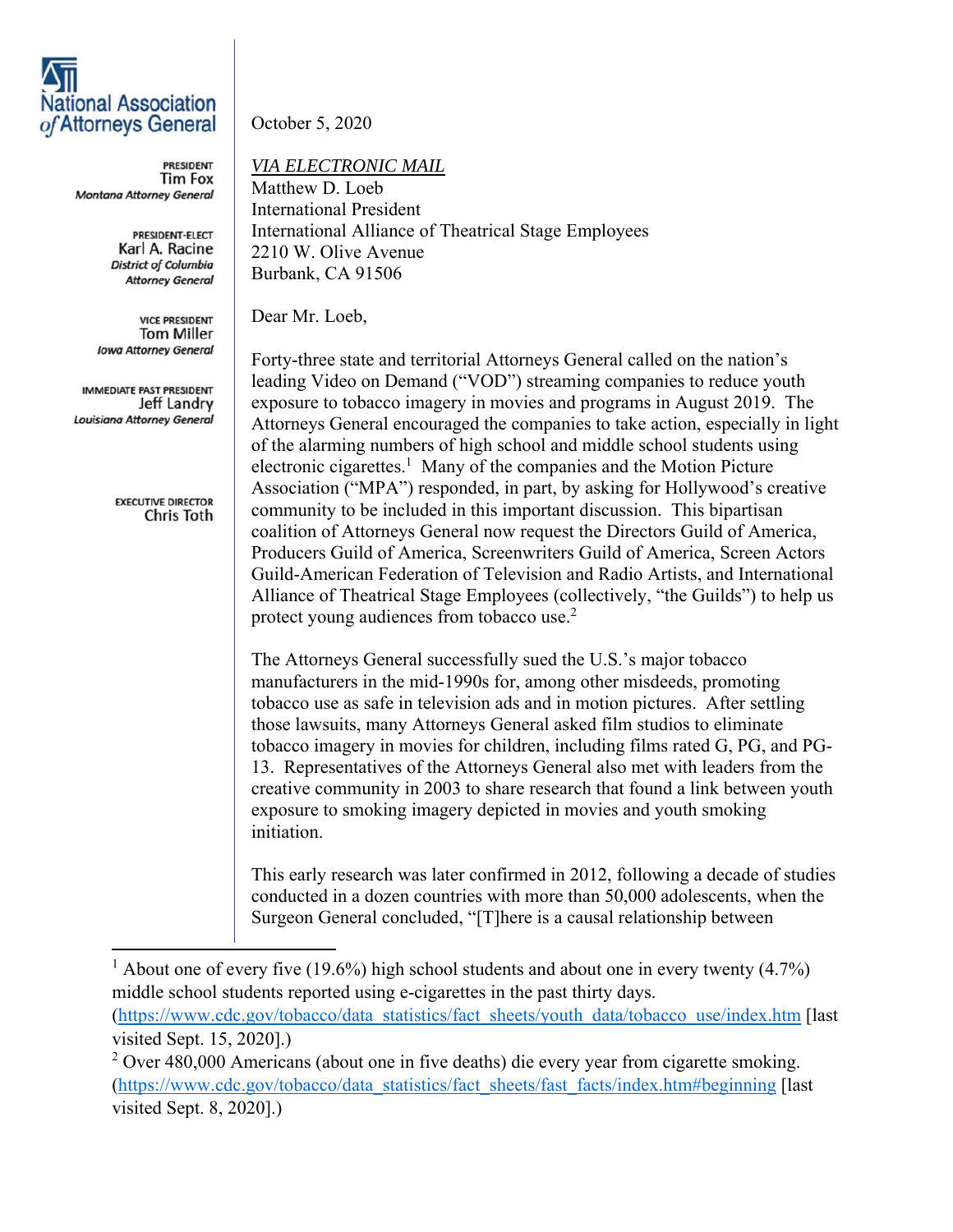Letter to IATSE October 5, 2020 Page 2 of 6

depictions of smoking in the movies and the initiation of smoking among young people."<sup>3</sup> A 2020 study by Truth Initiative now shows youth and young adults who watch episodic programs with tobacco imagery via streaming, cable, and broadcast television are significantly more likely to initiate vaping than those who are not exposed to tobacco imagery on those media. In fact, even those with low levels of exposure were more than twice as likely to start using e-cigarettes, and those with high exposure were over three times more likely.<sup>4</sup> Previous studies by Truth Initiative found higher percentages of tobacco imagery in streamed original programs that are popular with youth during the 2015-2016 and 2016-2017 seasons than on broadcast television.<sup>5</sup> Compounding these findings, many American children are now consuming more media while at home, as a result of the COVID-19 pandemic.<sup>6</sup>

In the race to launch new platforms, provide more content, and capture audiences, many streaming companies failed to consider the impact that easy access to movies and programs with tobacco imagery has upon children. The MPA ratings system and TV Parental Guidelines, that were designed to shield youth from mature content in theaters and on broadcast television, provide little protection in the world of VOD streaming. With no industry-wide safeguards in place, children can more easily view mature content, including streaming PG-13, TV-14, R, and TV-MA-rated movies and programs with tobacco imagery.

We ask the Guilds to use their collective influence to persuade members of the creative community to depict tobacco imagery responsibly, while still supporting artistic freedoms. We also ask the Guilds to encourage streaming companies to adopt best practices that navigate youth audiences away from movies and shows with tobacco imagery. Among these practices, we have proposed banning tobacco imagery in all future, original youth-rated or youth-targeted content, with limited exceptions.<sup>7</sup> We have also asked streaming companies to recommend and promote

<sup>3</sup> U.S. Department of Health and Human Services, *Preventing Tobacco Use Among Youth and Young Adults: A Report of the Surgeon General.* Rockville, MD*,* 2012, at 602.

<sup>&</sup>lt;sup>4</sup> Morgane Bennett, et al., *Exposure to Tobacco Content in Episodic Programs and Tobacco and E-Cigarette Initiation*, Preventive Medicine, https://doi.org/10.1016/j.ypmed.2020.106169, Aug. 1, 2020, at 3.

<sup>5</sup> Truth Initiative, *While You Were Streaming: Smoking on Demand – A Surge in Tobacco Imagery is Putting Youth at Risk*, June 2019, at 4.

<sup>&</sup>lt;sup>6</sup> The Nielsen Company reported a 55% increase in VOD streaming.

<sup>(</sup>https://www.nielsen.com/us/en/insights/article/2020/connected-tv-usage-remains-above-precovid-19-levels-as-traditional-tv-viewing-normalizes/ [last visited Sept. 8, 2020].

 $<sup>7</sup>$  As exceptions, youth rated content may 1) depict historical figures who actually used tobacco</sup> or 2) clearly show the negative health effects of tobacco use. All other content with tobacco imagery should be rated TV-MA, R, or a higher designation.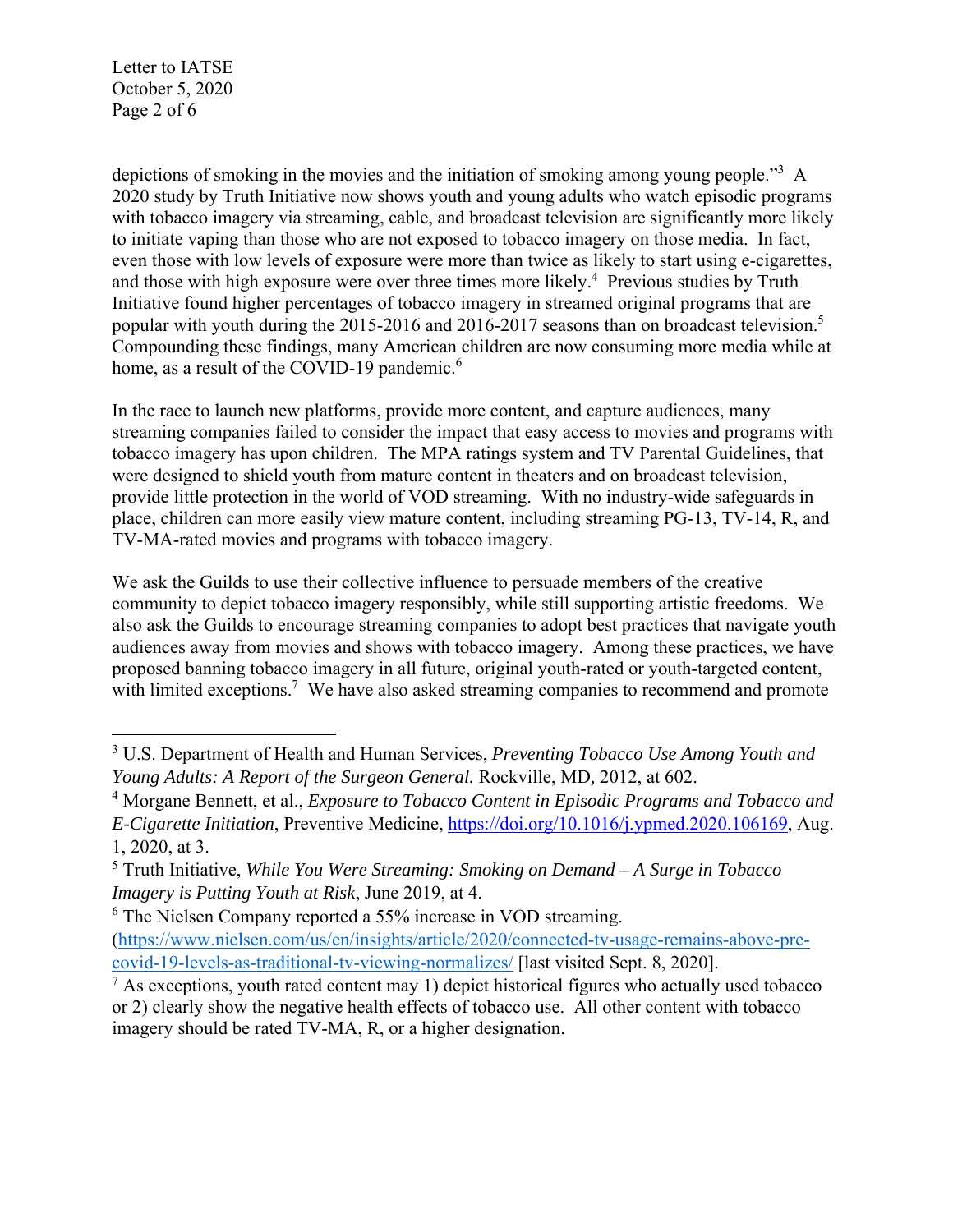Letter to IATSE October 5, 2020 Page 3 of 6

only tobacco-free titles for children and families. We have challenged the companies to mitigate the historic and cumulative impact of watching tobacco imagery in movies and programs by running strong anti-tobacco spots, especially before videos with smoking or vaping. In addition, we have encouraged the companies to display prominent and forceful tobacco warnings before content with tobacco imagery and to offer effective parental controls, so families may be empowered to choose smoke-free content.

The Guilds' assistance and support is critical to implementing these changes and stopping the renormalization and glamorization of tobacco use. We look forward to opening discussions with you about ways the creative community can protect children, while maintaining artistic integrity. Please respond to Michael Hering, Director and Chief Counsel, National Association of Attorneys General Center for Tobacco and Public Health, at mhering@naag.org or (202) 326- 6023, by October 30, 2020, with the name and title of a contact person within your organization with whom we can speak regarding this important matter. Thank you for your attention to this critical issue.

Sincerely,

Xavier Becerra Douglas Peterson California Attorney General Nebraska Attorney General

Clyde "Ed" Sniffen, Jr. Acting Alaska Attorney General

Weise

Phil Weiser Colorado Attorney General

Widop

Leslie Rutledge Arkansas Attorney General

William Tong Connecticut Attorney General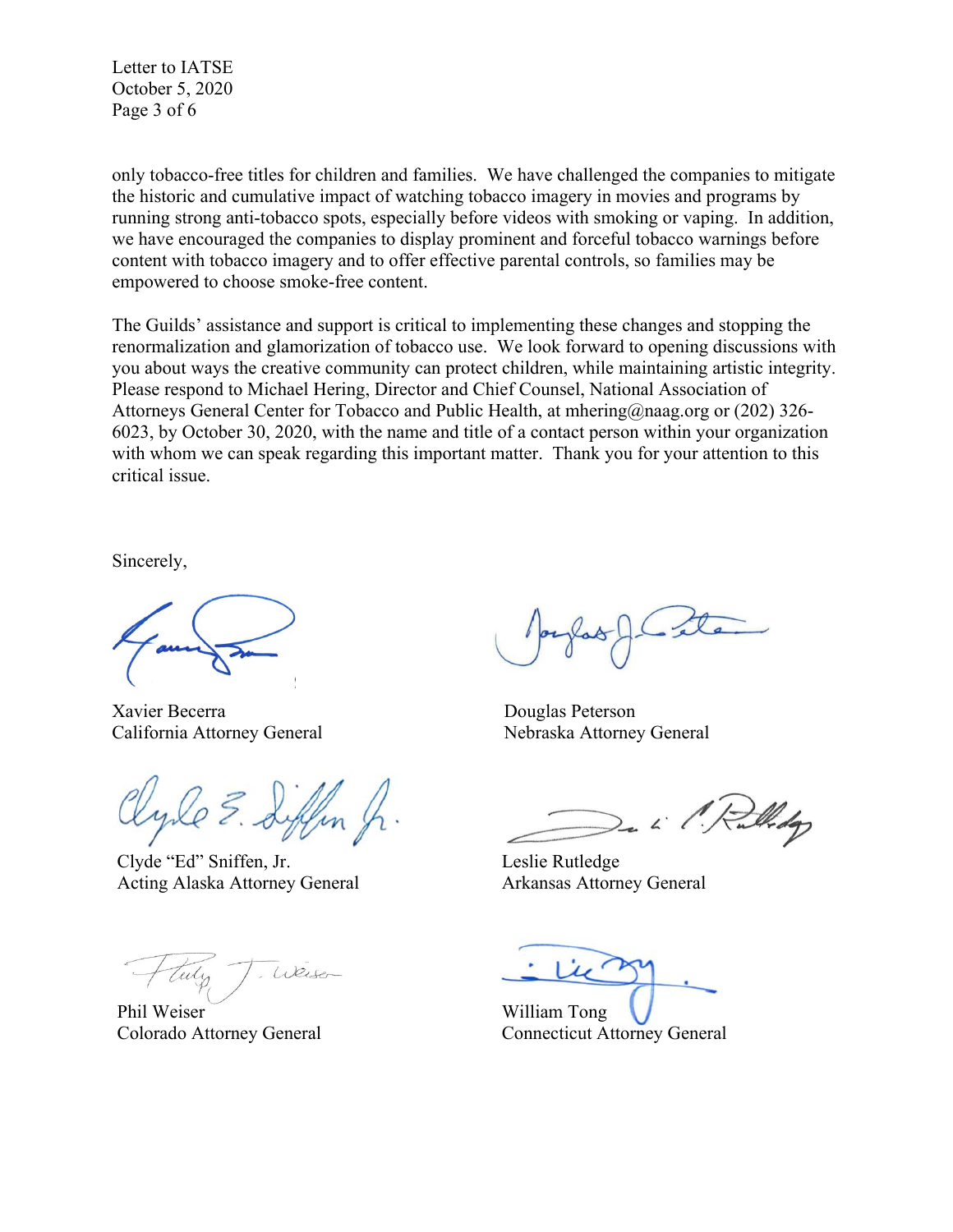Letter to IATSE October 5, 2020 Page 4 of 6

athleen Commings

Kathleen Jennings Delaware Attorney General

Leevin Taitano Camacho Guam Attorney General

Clare E. Connors Hawaii Attorney General

 $\leftarrow \mathbb{Z}$ 

Kwame Raoul Illinois Attorney General

ent Schmit

Derek Schmidt Kansas Attorney General

j

Jeff Landry Louisiana Attorney General

 $Bia-2fa$ 

Brian Frosh Maryland Attorney General

Karl-A. Racine District of Columbia Attorney General

、ノル Ashley Moody

Florida Attorney General

 $\sim$ l wa

Lawrence Wasden Idaho Attorney General

Tom Nilley

Tom Miller Iowa Attorney General

Daniel Cameron Kentucky Attorney General

aron M. Frey

Aaron M. Frey Maine Attorney General

 $\mathcal{N}_{\epsilon}$ 

Maura Healey Massachusetts Attorney General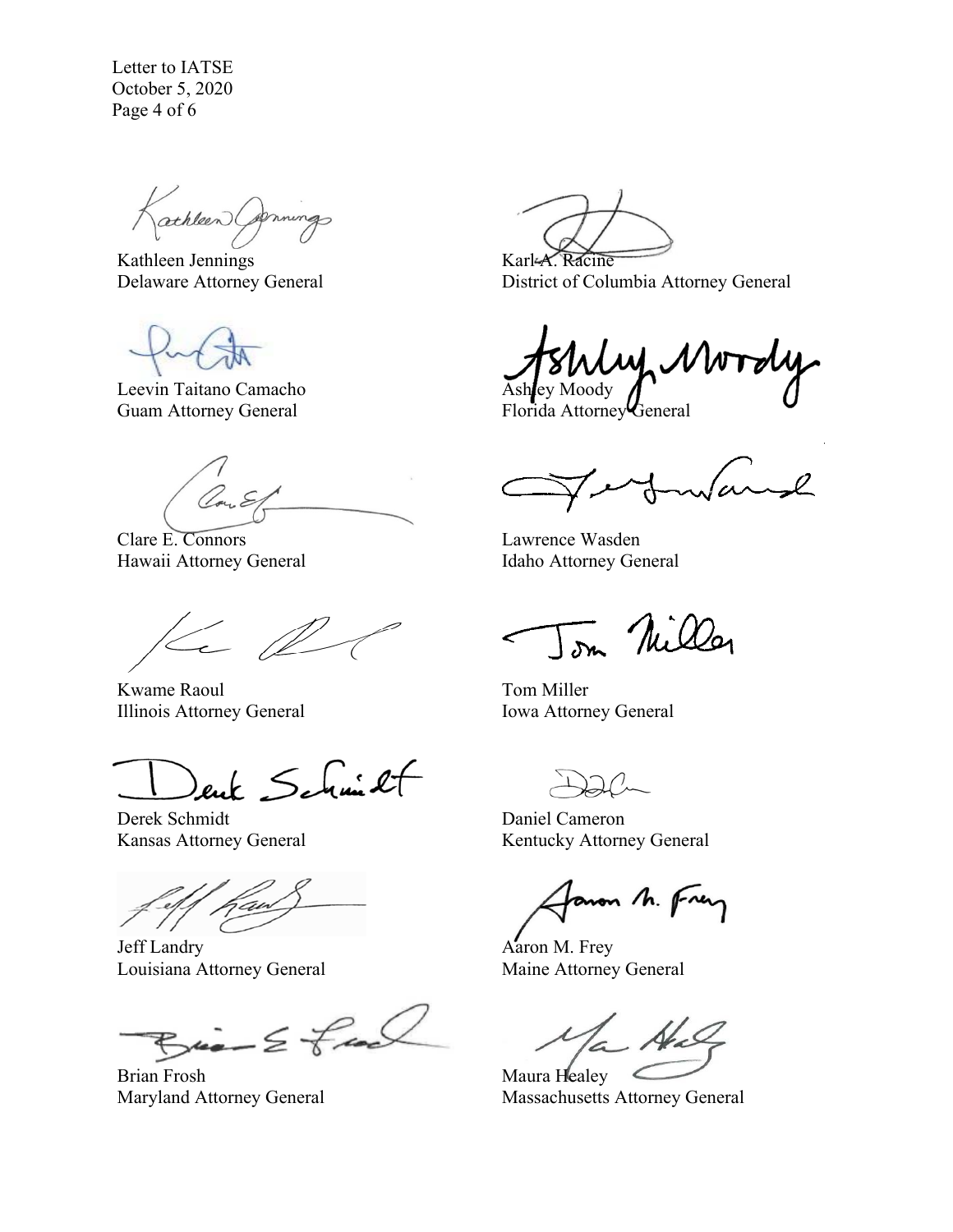Letter to IATSE October 5, 2020 Page 5 of 6

Dana Wessel

Dana Nessel Michigan Attorney General

Tim Fox

Montana Attorney General

Gordon MacDonald New Hampshire Attorney General

for be

Hector Balderas New Mexico Attorney General

lad Stán

Josh Stein North Carolina Attorney General

Dave Yost

Dave Yost Ohio Attorney General

thellison

Keith Ellison Minnesota Attorney General

Aaron D. Ford Nevada Attorney General

Gurbir S. Grewal New Jersey Attorney General

LettiA JAMES

Letitia James New York Attorney General

Suns Manderson

Edward Manibusan Northern Mariana Islands Attorney General

Mike Hunter Oklahoma Attorney General